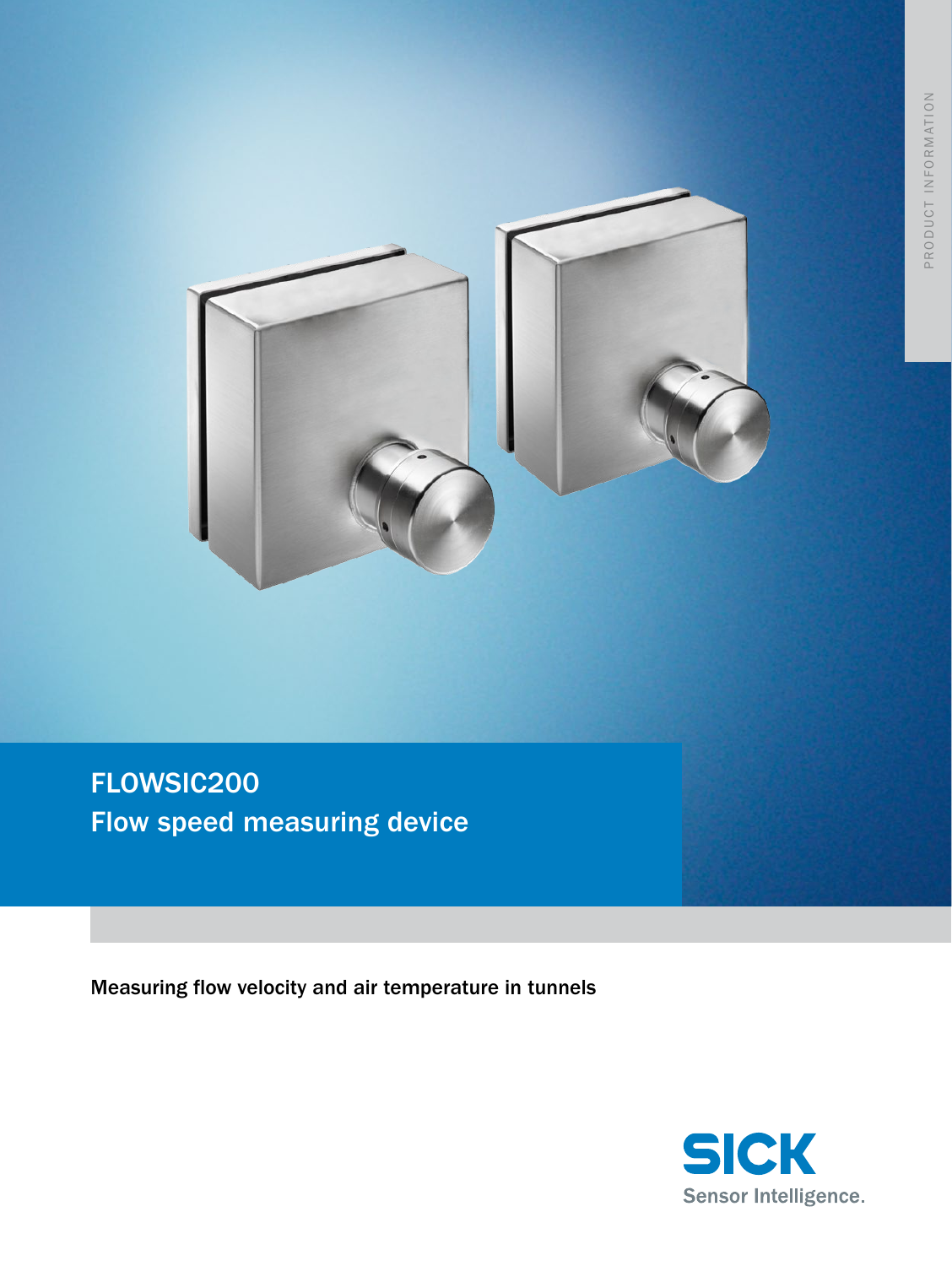# FLOWSIC200 The measuring titan in the tunnel for long-term operation

### FIELDS OF APPLICATION

- • Measuring the air velocity and flow direction as well as optionally the temperature for
	- ventilation control in road and railway tunnels or similar structures
	- detection of smoke propagation during tunnel fires for efficient fire fighting

- • For tunnel diameters up to 22 m (installation angle for 60°)
- • Aluminium version with die-cast enclosure for tunnels with low road salt usage or minimal corrosive atmospheres
- Maintenance interval: typically 1 to 2 years
- • Ultrasonic transducers made of aluminium

# FLOWSIC200 M | FLOWSIC200 H-M | FLOWSIC200 H

- • For tunnel diameters up to 22 m (installation angle for 60°)
- • Stainless steel version
- • Ultrasonic transducers from longlasting titanium – for high durability also in corrosive tunnel atmospheres
- Maintenance interval: typically up to 5 years

- • High acoustic power for large tunnel diameters up to 35 m (installation angle for 60°)
- • Stainless steel version
- • Ultrasonic transducers from longlasting titanium – for high durability also in corrosive tunnel atmospheres
- Maintenance interval: typically up to 5 years

# AT A GLANCE

- Non-contact measuring system without any moving parts for lowest operating costs and long maintenance intervals
- Integral measurement over the full tunnel width for representative measuring results – imperative according to tunnel experts, especially when the system is designed for fire hazards
- Precise measurement also for very low flow velocities; therefore perfectly suitable for the assessment of portal emissions

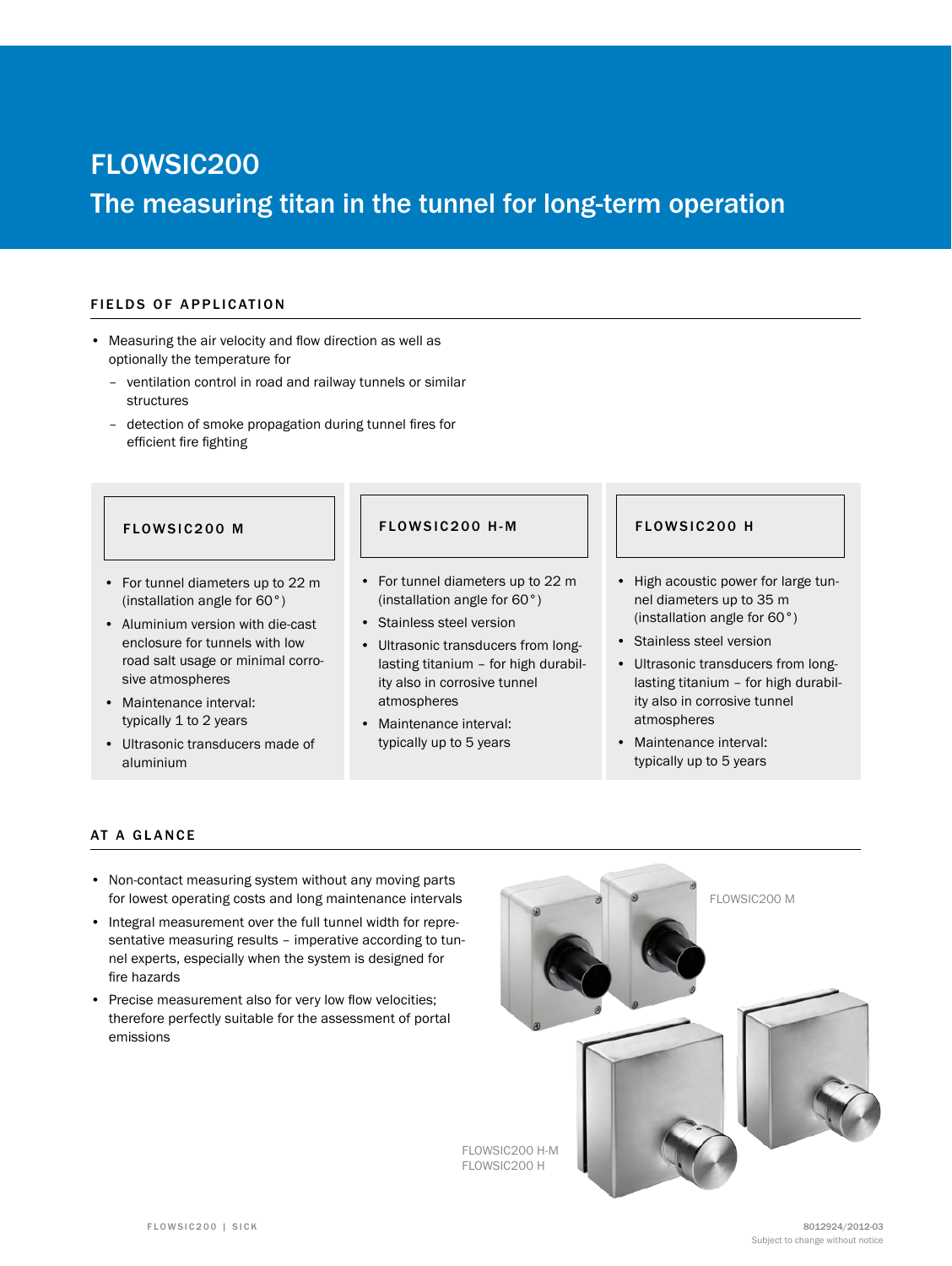

### PRODUCT DESCRIPTION



# ULTRASONIC MEASUREMENT PRINCIPLE

Two ultrasonic transducers typically installed at an angle of 45° ... 60° to the tunnel axis operate alternately as sender and receiver. The transit time of each sonic pulse depends on air velocity and direction, with the transit time being shorter in forward and longer in reverse direction. Air velocity is calculated from the ultrasonic transit time difference.

### Advantages of this method:

- Measured and actual air velocity (averaged over the complete tunnel cross-section) are very much in agreement. Large differences can occur with singlepoint measurements – even indication of the wrong flow direction.
- • Independent of pressure and temperature
- • Acoustic temperature measurement possible
- • Long operating time because of no moving parts